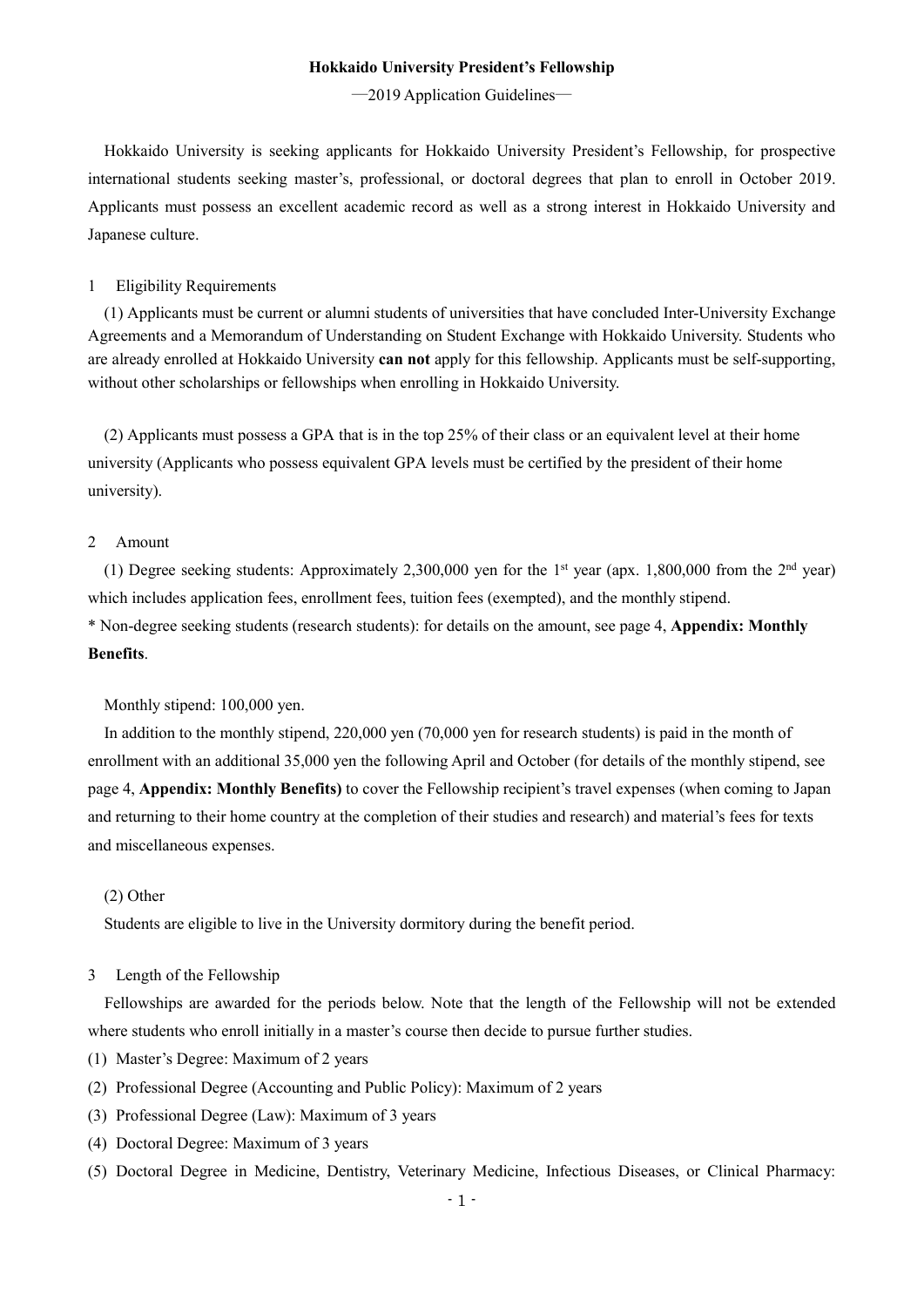Maximum of 4 years

\* For research students before enrolling in any of the above  $(1)$   $\sim$  (5): Maximum of 6 months

- 4 Number of Fellowships October 2019 enrollment: 6 students
- 5 Application Period November 2nd, 2018 – January 11th, 2019
- 6 Required Documents
- (1) A completed Application for Hokkaido University President's Fellowship (Form 1). Before submitting the application, please make sure to contact your prospective supervisor directly and consult with them concerning the topic and plan of your research.
- (2) Consent letter written by your prospective supervisor (no set form).
- (3) Official Transcripts

For a doctoral degree, both undergraduate and graduate transcripts must be submitted.

(4) A letter of recommendation from a supervisor at your university (no set form).

(5) Official candidacy announcement from your university's president to the President of Hokkaido University (no set form).

- 7 How to Apply
- (1) Applicants must submit the above documents to their university.
- (2) Each affiliated University must select ONE candidate, and send the required documents to Hokkaido University within the application period.
- \* Applications sent directly from the applicant will not be accepted.
- \* Please note that submitted documents will not be returned.
- \* In case of any change on the applicant's status, please be sure to inform us through the affiliated University as soon as possible.
- 8 Address for Applications

Kita 17 Nishi8, Kita-ku, Sapporo, Hokkaido, 060-0817, Japan Academic Affairs Department Student Support Division Attn: NAGAI Kana (Ms.) Email: scholarship@academic.hokudai.ac.jp

9 Selection Criteria

Hokkaido University will review the documents submitted and select candidates based on the criteria below:

- (1) Suitability of field of study and study program
- (2) Excellence of transcripts
- (3) Letter of recommendation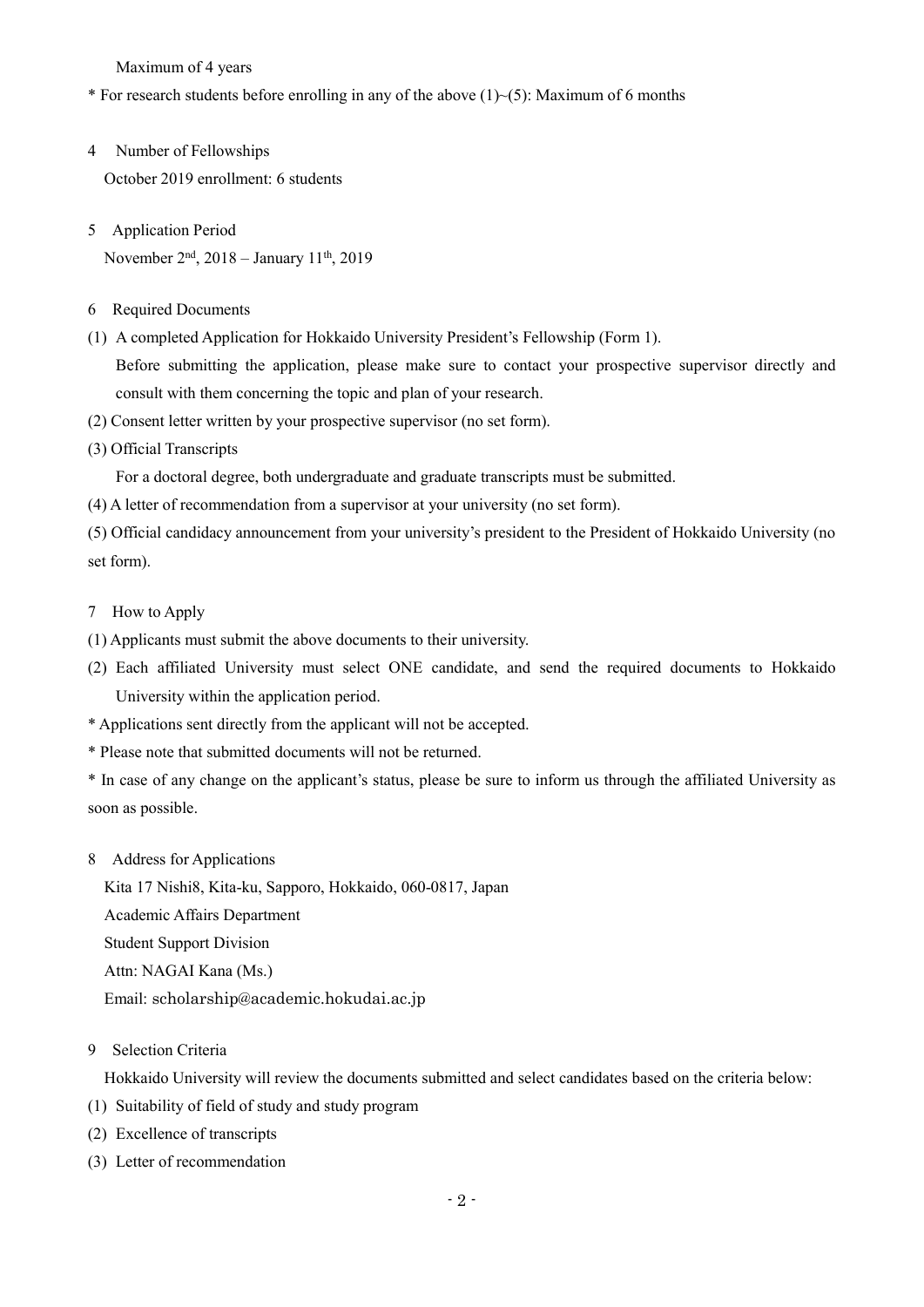#### (4) Strong interest in Hokkaido University

The University may request further information or an interview during the screening process

### 10 Notification of Award

Results of the selection process will be forwarded in writing to the affiliated universities.

- 11 Entrance Examination and Final Decision of Awards
- (1) Candidates selected for President's Fellowship must pass the entrance examinations and complete enrollment procedures within the designated period.
- (2) On completion of the above procedures, the award of President's Fellowship will be confirmed.
- 12 Responsibilities of Fellowship Recipients
- (1) To receive the Fellowship, recipients must confirm their attendance at Hokkaido University by presenting themselves at their departmental administrative office by the  $5<sup>th</sup>$  day of each month.
- (2) Fellowship recipients must consult with their supervisors and write a Fellowship Study Plan (Form 2) within two weeks of the beginning of each semester. The form must be submitted to the Executive Director of the Institute for the Advancement of Higher Education.
- (3) Fellowship recipients must report on the progress of their study and research.
- (4) Fellowship recipients must actively participate in the following activities as long as they do not interfere with their studies and research:
	- A) Contribute newsletter articles
	- B) Assist University visitors from overseas
	- C) Make a presentation in Events organized by the Institute for the Advancement of Higher Education and participate in any other activities required organized by the Institute for the Advancement of Higher Education.
- 13 Termination or Suspension of Fellowships

Fellowships will be terminated by the University in the following cases:

- (1) If the Fellowship recipient does not complete enrollment procedures
- (2) If the Fellowship recipient is expelled from the University under Article 20 of the *General Rules of Graduate Schools of Hokkaido University* (March 17,1954, HU Doc No.3; hereinafter referred to as *General Rules of Graduate Schools*)
- (3) If the Fellowship recipient is disciplined under Article 26 of the *General Rules of Graduate Schools*
- (4) If the Fellowship recipient is reprimanded under Article 6(3) (est. March 27, 2006) of the regulations concerning disciplinary action for students of Hokkaido University
- (5) If the Fellowship recipient has completed their course of study as stipulated in Article  $22(1)$ ,  $(2)$ ,  $(4)$ , Article 23, and Article 23-2(2) of the *General Rules of Graduate Schools*
- (6) If the Fellowship recipient is unable to complete their studies within the designated time frame for their course of study
- (7) If the Fellowship recipient who first enrolled as a research student is unable to enroll in graduate school within the designated timeframe of the Fellowship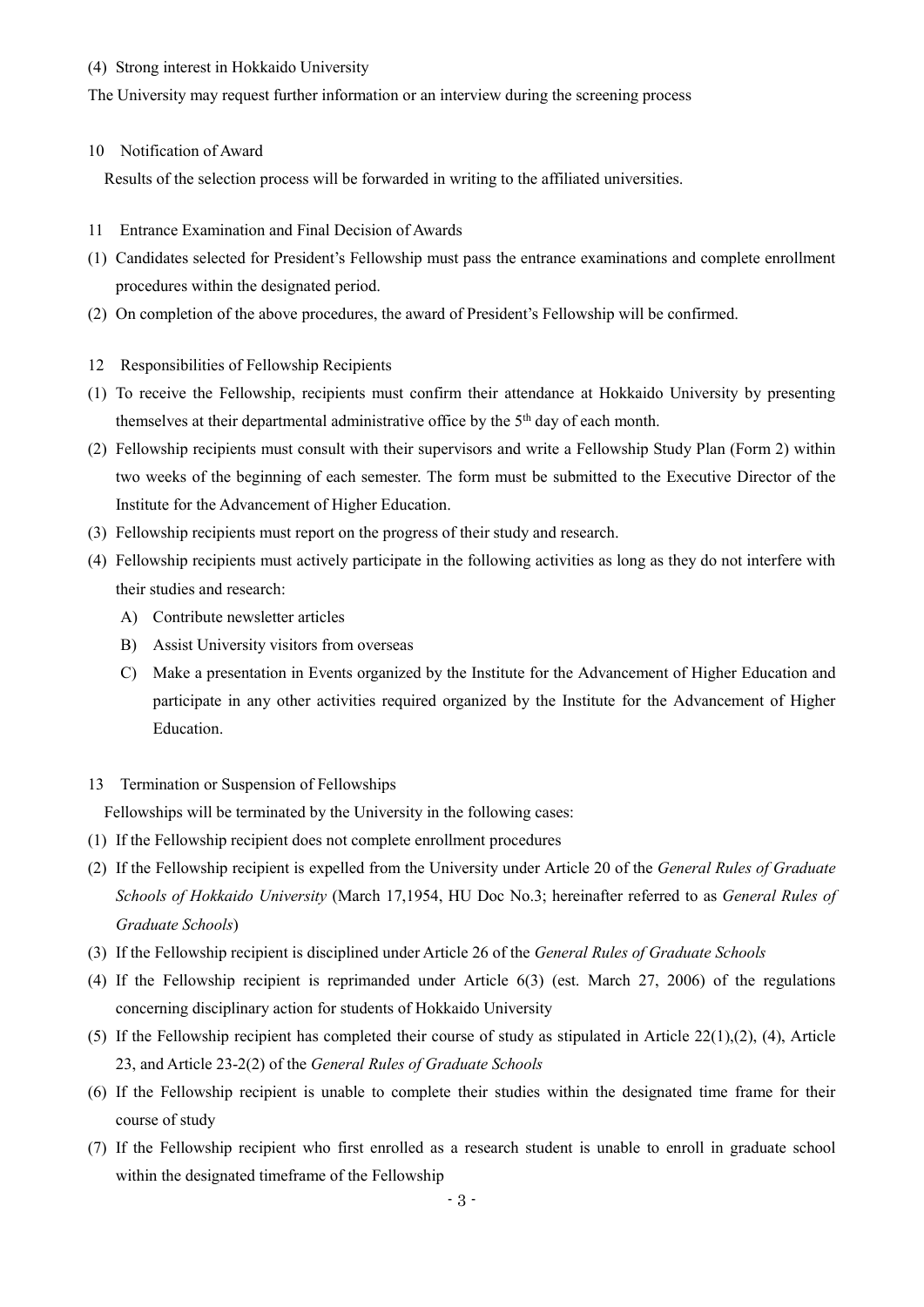(8) If the Fellowship recipient temporarily withdraws from the University. Should the recipient wish to return to the University, payment of the Fellowship may be resumed, starting from the month following the recipient's return; however, the length of the Fellowship (No.3, Length of Fellowships) will not be extended.